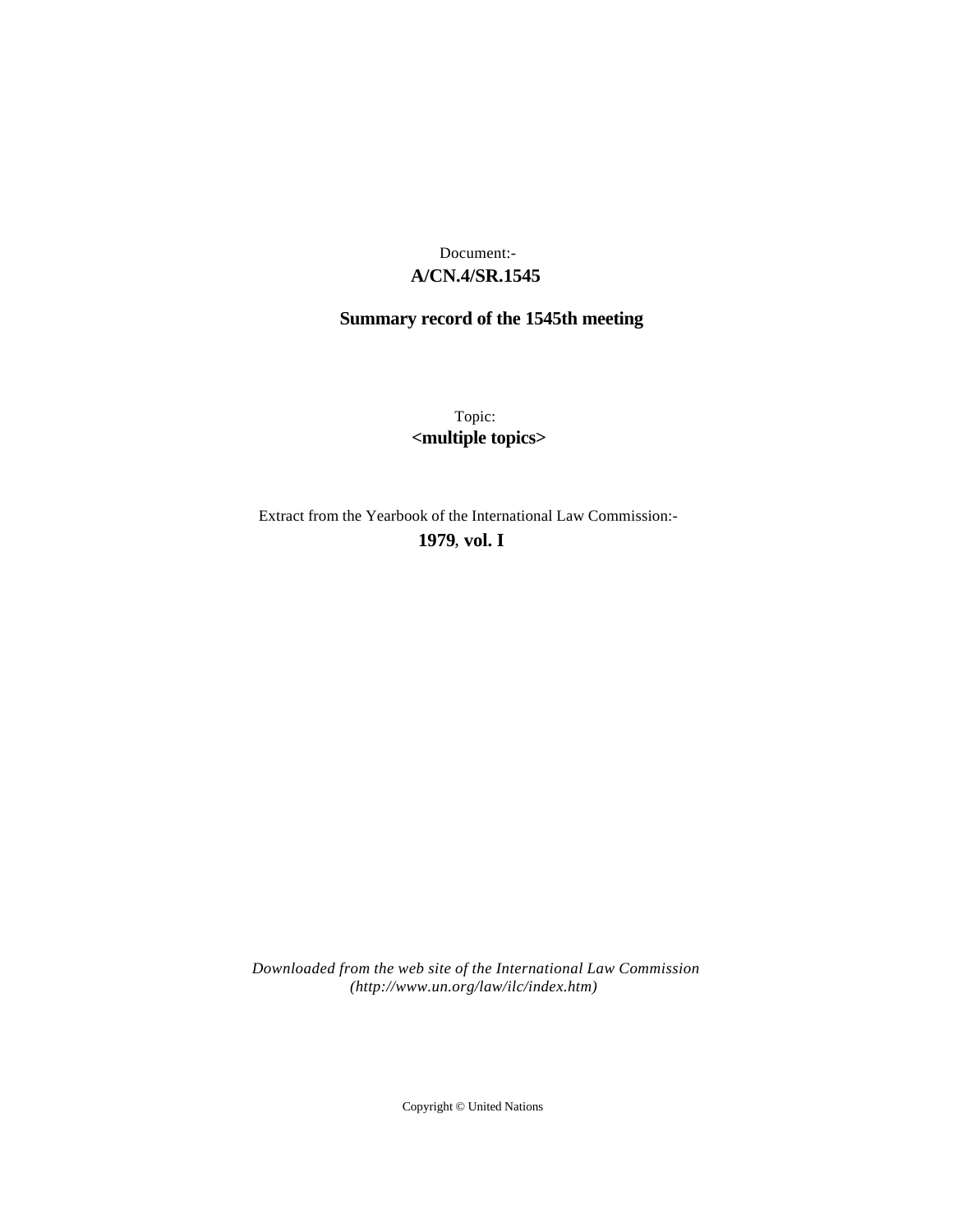been made for reparation. Moreover, the concept of a "prior claim" should be taken to signify that the application procedure had been exhausted, particularly in the case of coercive action. As early as the United Nations Conference on International Organization (San Francisco), the term "action" had been regarded as meaning enforcement or preventive measures. The glossary published at that time,<sup>7</sup> and now sometimes used for the purposes of interpretation of the Charter, differentiated between the acts of the General Assembly and the Security Council and clearly stated that, in conformity with the jurisprudence of the United Nations, the organ competent to take "action" was the Security Council. In that connexion, it might be justifiable to insert in the commentary the Commission's understanding that all other means must be exhausted before action of a punitive character could be undertaken.

32. Lastly, it was only common sense that there should be proportionality between the internationally wrongful act and the corresponding responsive action or sanction.

33. Mr. NJENGA said that nobody could question Mr. Ago's impeccable analysis of doctrine and State practice establishing features of what constituted a legitimate sanction under modern international law. However, he would have preferred a more detailed explanation of the grounds for suggesting that article 30 should omit any reference to the illegitimate use of sanctions. Since the end of the Second World War, States had once again been slipping into illegality in their international relations, and there were all too many instances of States using force for actions which purported to be legitimate sanctions. In Africa alone, there were numerous cases of clearly illegal acts in which States resorted to the use of force against peoples which were fighting for self-determination, and even against neighbouring countries. For example, the newspapers frequently reported incursions of Rhodesian troops into Zambia. The States in question employed the new concept of so-called " legitimate hot pursuit", or reprisals against other countries for harbouring guerillas or "terrorists". Cases of that kind, which were clearly illegal, were likely to increase in number until the struggle for liberation was finally won. Article 30 should therefore take account of contemporary situations, and it failed to deal with the possibility of a State alleging that its act had been lawful when it pursued guerillas beyond its frontiers.

34. Unfortunately, article 30 could be misinterpreted if it were not read in conjunction with the commentary. So in order to rule out any possible misinterpretation, the article might well include the principle set out in the Declaration of Principles of International Law concerning Friendly Relations and Co-operation among States which had been cited by Mr. Ago in paragraph 89 of his report, namely: "States have a duty to refrain from acts of reprisal involving the use of force". The inclusion of that principle would make the terms of article 30 much more positive.

35. In addition, Mr. Yankov had suggested a very useful formulation. In certain circumstances, an individual State could legitimately apply a sanction; but it was undoubtedly true that the trend in modern international law was to regard a "sanction" as action taken in pursuance of a decision by an international organization. Unquestionably, the sanction must be commensurate with the internationally wrongful act, and the obvious *sine qua non* for the legitimacy of the sanction, as pointed out by Mr. Ago in his oral presentation, was that the sanction must be applied in consequence of an internationally wrongful act committed earlier by the other State. The Drafting Committee might wish to take that into consideration, since a reference to "an internationally wrongful act committed earlier" would clarify the situation covered by article *30.*

36. In his opinion, the answer to Mr. Schwebel's question, namely, whether the fact that a sanction applied by an individual State was in conformity with a recommendation of the Security Council or the General Assembly would be an adequate legal defence for the breach by that State of an international obligation towards another State, must be in the affirmative. The Security Council or the General Assembly did not adopt a recommendation to impose sanctions against a particular State unless that State had committed a serious breach of international law. Very recently the General Assembly had adopted resolution 33/182B, strongly urging the imposition of sanctions against South Africa because of the latter's failure to comply with its obligations regarding the plan for the decolonization of Namibia. The resolution was recommendatory and any State acting in conformity with it would clearly be proceeding in a lawful manner. For his part, he would like to pose the question whether, in the case of the binding resolution 33/38B, concerning sanctions against Southern Rhodesia, a State would be acting lawfully if it unilaterally decided to lift the sanctions because, in view of the recent situation, it considered that the Rhodesian government was legitimate. In his opinion, once the United Nations Security Council had imposed mandatory sanctions, no State could legally lift such sanctions unilaterally.

*The meeting rose at 12.55 p.m.*

# **1545th MEETING**

## *Tuesday, 5 June 1979, at 3.10 p.m.*

*Chairman:* Mr. Milan SAHOVIC

*Members present:* Mr. Evensen, Mr. Francis, Mr. Jagota, Mr. Njenga, Mr. Quentin-Baxter, Mr. Reuter, Mr. Riphagen, Mr. Schwebel, Mr. Tabibi, Mr. Thiam,

<sup>7</sup> L. **M.** Goodrich and E. Hambro, *Charter of the United Nations* —*Commentary and documents,* 2nd rev. ed. (Boston, World Peace Foundation, 1949).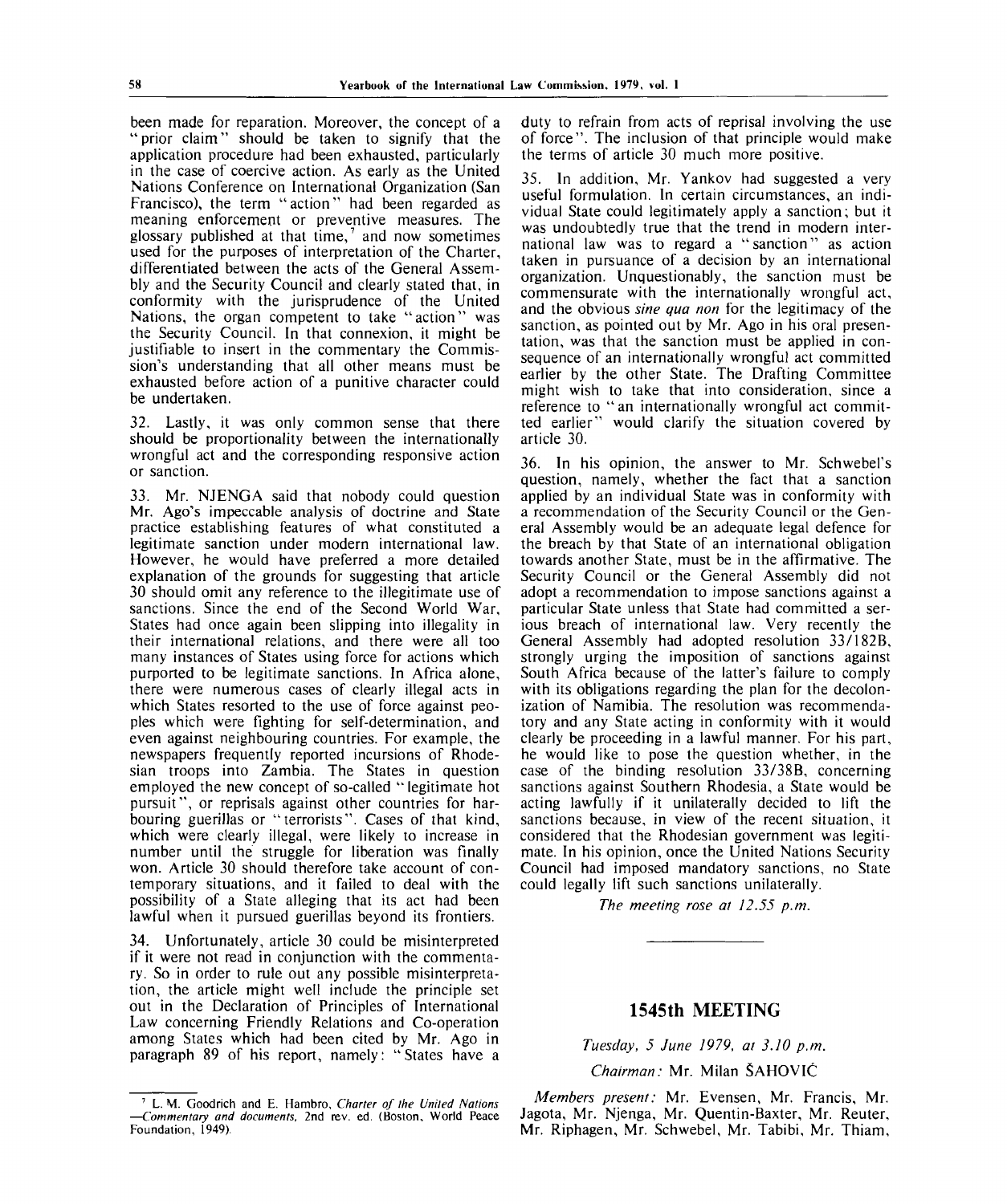Mr. Tsuruoka, Mr. Ushakov, Sir Francis Vallat, Mr. Verosta, Mr. Yankov.

*Also present:* Mr. Ago.

#### **Welcome to Mr. Evensen**

1. The CHAIRMAN congratulated Mr. Evensen on his election and, on behalf of the Commission, bade him a warm welcome.

2. Mr. EVENSEN thanked the Chairman and the members for the great honour they had bestowed on him by electing him to such an august body of the United Nations as the International Law Commission. He would endeavour to contribute to the best of his ability to the work of the Commission.

## **State responsibility** *(continued)* **(A/CN.4/318 and Add.1-3, A/CN.4/L.294, A/CN.4/L.295)** [Item 2 of the agenda]

DRAFT ARTICLES SUBMITTED BY MR. AGO *(continued)*

ARTICLE 30 (Legitimate application of a sanction)<sup>1</sup> *(concluded)*

3. Mr. FRANCIS said that article 30 took account, in positive form, of the eventuality of a sanction imposed by an individual State or by the international community of States on a State which had breached an international obligation and had therefore committed an internationally wrongful act. Indeed, the article seemed to go even further, for it also characterized the reaction of an individual State or of the international community of States by specifying that that reaction, which would itself have been unlawful, lost its wrongful character. It was possible to see a logical connexion between article 30 and article 29, a connexion which lay in the concept of consent. If a State which had an international obligation towards another State or towards the international community as a result of a convention or of the customary rules of international law intentionally repudiated that obligation, it could be deemed to have acted contrary to the law not only because it had performed a wrongful act but also because it could be said to have done two other things: first, it had withdrawn its own consent to be bound by the existing obligation, at least momentarily, for the purpose of committing the wrongful act in question, and, secondly, it had by its wrongful conduct given its consent to any reaction on the part of the other State or of the international community as a whole. Such was the fundamental *raison d'etre* of the premise underlying article 30.

4. The substance of the article, as pertaining to sanctions by the international community, was an extension of the classical international right of self-help in the form of retortion or reprisals recognized in customary international law. In that connexion, he mentioned the concept of retortion or reprisals not because of its juridical significance but because it established the historical context in which retortion or reprisals, as a unilateral act of a State, could be regarded as legitimate.

5. His main concern regarding the formulation of the draft article had been whether or not a distinction should be made between cases in which punitive action was taken by a State in response to a wrongful act committed by another State and cases in which sanctions were applied by the international community for a breach of an obligation which had serious implications for the international community as a whole. In view of the very convincing argument advanced by Mr. Yankov at the previous meeting, he considered that the wording of article 30 should indeed draw such a distinction.

6. The question also arose whether, in its present form, the article would not by implication appear to abandon the concept of reprisals, which was frequently discussed in Mr. Ago's report and had a place in modern international law and practice. Admittedly, the concept of reprisals had previously had a pejorative connotation, but as a result of the efforts to restrict the use of force that had started in the days of the League of Nations and had culminated in the provisions of Article 2, paragraph 4, and of Article 51 of the Charter, the concept had ceased to have any odious elements and there were good grounds for retaining it in the present endeavour to codify international law. As Mr. Ago had pointed out in paragraph 89 of his report (A/CN.4/318 and Add.1-3), the Declaration on Principles of International Law concerning Friendly Relations and Co-operation among States in accordance with the Charter of the United Nations proclaimed the unlawfulness of reprisals involving the use *of* force, the implication being that reprisals in other forms were lawful. An important point to remember was that, by virtue of Article 51 of the Charter, self-defence had nothing in common with reprisals. Under the terms of article 30 of the draft, a State would be required to demand reparation before it could take punitive measures, which ruled out any possibility of comparison with the right of self-defence.

7. There were a number of reasons for distinguishing between sanctions applied unilaterally by a State in response to a wrongful act committed by another State and sanctions applied within the institutional framework of, say, the Charter of the United Nations. To begin with, a State could respond to an internationally wrongful act by means of another act that would formerly have been internationally wrongful but would no longer be wrongful under the rule laid down in article 30 Again, a case of international sanctions applied under the terms of Article 41 of the Charter was not comparable in scope or range with a case of punishment meted out unilaterally by one State for an internationally wrongful act committed against it by another State. Yet another reason for making the

For text, see 1544th meeting, para. 8.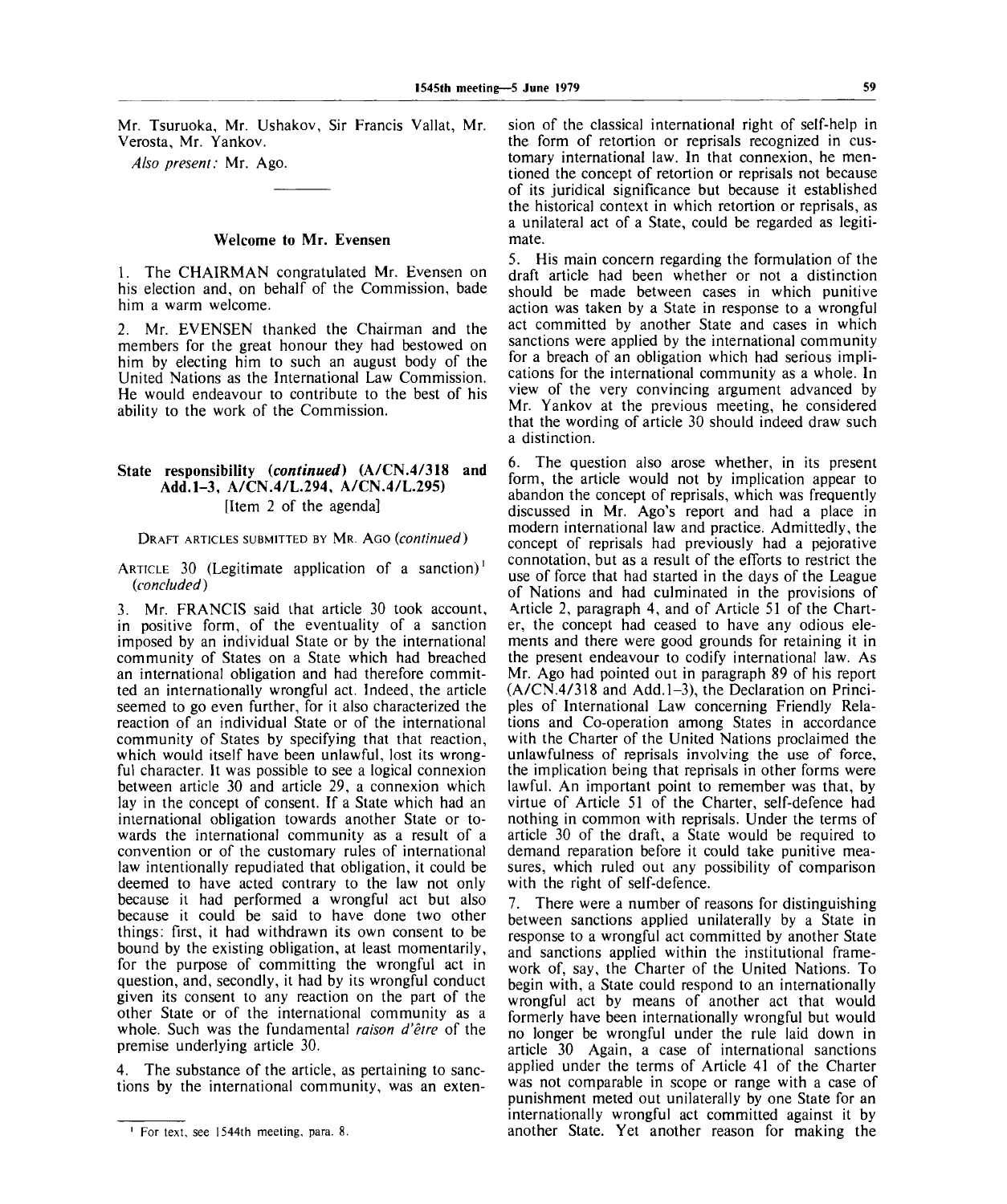necessary distinction was that, as he had already noted, in order to be able to take punitive action under article 30 the injured State would be required to make a prior demand for reparation. On the other hand, it was possible to envisage situations in which the Security Council or the General Assembly, in pursuance of the Charter, might not even demand a return to the *status quo ante* before it took punitive action. Consequently, the application of multilateral sanctions might not necessarily be preceded by a demand for reparation. In addition, it was doubtful whether the principle of proportionality could be applied in a case of sanctions taken against one State by the international community as a whole.

8. Mr. Ago had properly emphasized that a State reacting to a wrongful act committed against it by another State should not, regardless of its rights, exercise those rights in a manner that was prejudicial to the interests of a third State—something that was wholly in keeping with the maxim *sic utere tuo ut alienum non laedes.* In that respect, it was fortunate that Mr. Ago had not yet come to any firm conclusion on the question of necessity as a circumstance that might preclude the wrongfulness of an act. For his own part, he was of the view that the Commission should confine the exceptions to *force majeure* and to other relevant situations, since the concept of necessity was obviously open to abuse. The reaction to an internationally wrongful act might in certain circumstances require the use of force, as in the case of self-defence, but once the concept of armed force came into play one could not fail to recall the despicable interpretation which the Nazis had placed on military necessity during the Second World War.

9. With regard to Mr. Schwebel's question (1544th meeting) whether compliance with a recommendatory resolution of the Security Council or the General Assembly might not in certain instances be regarded as a wrongful act, he fully agreed with the comments made in that connexion by Mr. Njenga *(ibid.).* Naturally, in interpreting the provisions of the Charter, account must be taken of differences of perspective and of the consequent differences of opinion. However, it could be affirmed that on certain issues a recommendation of the General Assembly was of sufficient importance for failure to comply with that recommendation to be regarded as a wrongful act. Article 18 of the Charter listed certain important questions, and the decisions thereon were plainly of a binding nature, notwithstanding the generally recommendatory nature of General Assembly resolutions. For example, the International Convention on the Suppression and Punishment of the Crime of *Apartheid* had been adopted and opened for signature and ratification by means of General Assembly resolution 3068 (XXVIII), and had entered into force in 1976. True, the Convention had been ratified by many States, but he was convinced that, even if the overwhelming majority of States had not ratified it, the resolution in question could be deemed to be obligatory in character. Furthermore, although there was room for disagreement regarding the nature of recommendations by the General Assembly, there was far less leeway for disagreement regarding the resolutions of the Security Council. Other than in the case of recommendations relating to Articles 4, 5 and 6 of the Charter, it would indeed be difficult for the Security Council to make recommendations that did not constitute decisions within the meaning of Article 27, paragraph 3, of the Charter. Consequently, the resolutions of the General Assembly and the Security Council must be examined very carefully before it could be asserted that they did not constitute binding legal obligations on States.

10. Lastly, he considered that, for drafting purposes, it was immaterial whether the article spoke of " sanctions" or "measures", but it was important that it should reflect three core elements: legitimate application of reprisals, self-defence and the application of international sanctions.

11. Mr. TABIBI endorsed the principle underlying article 30. The title, " Legitimate application of a sanction", was particularly pertinent, for the question how a sanction was applied was of the utmost importance. As Mr. Njenga had pointed out at the previous meeting, many nations had in the past suffered greatly from the illegitimate application of sanctions. Consequently it was essential that the title should make it clear that the article related to the legitimate application of sanctions or, as in the case of Mr. Ushakov's proposal (1544th meeting, para. 28) to "a measure provided for as legitimate".

12. Another principle of great significance was that of proportionality between the wrongful act and the corresponding sanction. If the sanction failed to remain commensurate with the wrongful act, the sanction itself became a violation of the obligation of the State applying the sanction. The modern jurist must, as had Mr. Ago in his report, consider sanctions from a completely different angle. In the past, sanctions had been used as a tool by the colonial Powers in order to take punitive measures against the weaker nations. In establishing the present rule, the Commission must not provide any loopholes for the use of sanctions involving armed force. The use of sophisticated modern weaponry was not acceptable in applying sanctions and it should also be remembered that economic, political and other sanctions could be as effective as the use of force, which could be employed only pursuant to a decision by the relevant organs of the United Nations in accordance with positive international law, in other words, in accordance with the Charter of the United Nations. Obviously, such action could be taken solely when it met with the consent of the world community and only to punish the international commantly and only to paint the international crimes referred to in article 19 of the draft.<sup>2</sup> In elaborating the Declaration on Principles of International Law concerning Friendly Relations and Co-operation among States, the States Members had adopted the position that States had a duty to refrain from acts of reprisal involving the use of force. Hence it was more

<sup>2</sup> See 1532nd meeting, foot-note 2.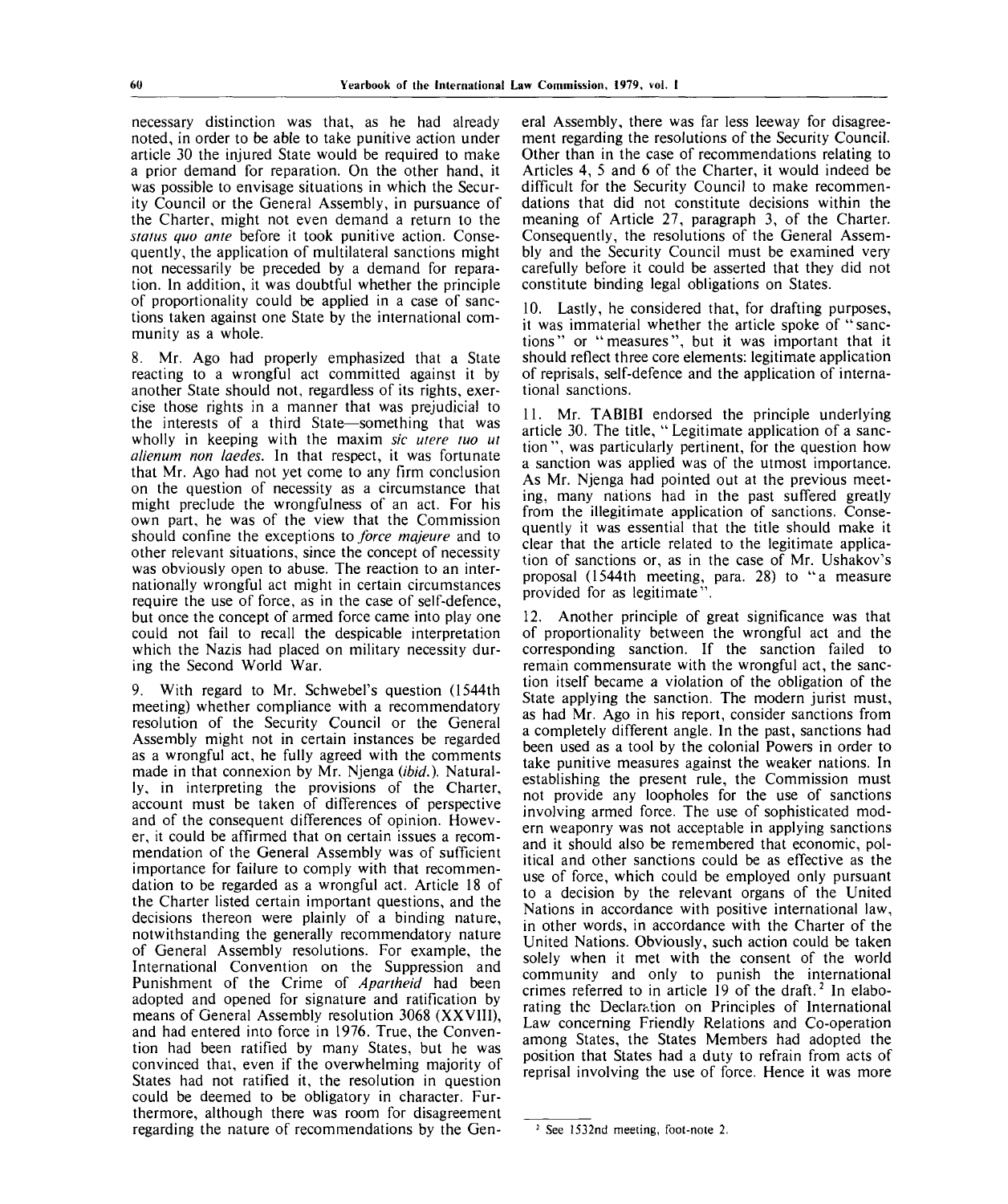than evident that sanctions involving the use of force could be applied only when they were in the interests of the international community as a whole and only when they were authorized by the United Nations itself, something that should be reflected in the wording of the article.

13. In his opinion, if a third State was injured as a result of the application of sanctions, that State too was entitled to demand reparation and, where no reparation was made, to apply sanctions. It was plain that no State or States should inflict injury on a third State in the course of applying sanctions to punish one member of the international community.

14. Mr. JAGOTA considered that the proper place for draft article 30 was at the end of chapter V, since it would be more logical to deal first with the circumstances precluding wrongfulness in the initial act, such as consent and *force majeure,* and only then with those precluding wrongfulness in retaliatory action, such as legitimate sanctions.

15. As far as the substance of the draft article was concerned, he considered that the concept of legitimate sanction required amplification with special reference to the source and type of wrongfulness involved. For instance, the initial wrongful act could be a breach of a treaty or a non-treaty obligation; the resultant sanction might involve the use of armed force, which was permissible in contemporary international law only in pursuance of a decision of a competent international organization such as the United Nations, or other measures taken pursuant to such a decision, or again measures taken at the initiative of the State concerned. There was a wealth of literature and State practice on the subject and, in the specific case of a breach of a treaty obligation, some of it might profitably be reflected in part II of the draft. As far as draft article 30 was concerned, however, a legitimate sanction meant a sanction that was in conformity with the Vienna Convention<sup>3</sup> and with State practice developed on the basis of that Convention. There were many cases in point, including that between Pakistan and India concerning the suspension of air flights after 1971, in which he had himself been concerned, when all the elements of legitimacy had been considered in detail.<sup>4</sup>

16. He was not entirely in favour of the word "sanction", since it had acquired a somewhat unfortunate connotation and was now largely associated with the use of force in one form or another. It was of course also used in the sense of "measures", and, where self-defence was concerned, in the sense of measures of self-protection. A sanction, however, was not legitimate if applied by one or more States; it had to be applied by a body such as the United Nations. Like Mr. Schwebel, therefore, he thought that it would be preferable, within the context of draft article 30, to use

the word "measure" rather than "sanction". Alternatively, both words could be used, in which case the former could perhaps be understood as action taken by the State concerned on its own initiative and the latter as action taken pursuant to the decision of a competent international organization. Thus action sanctioned by the United Nations but applied by a State would be lawful. He was not suggesting that the Commission should enter into the question of the lawfulness or otherwise of action taken by the United Nations, since that matter did not come within the scope of the draft articles clearly delineated by Mr. Ago. However, if the retaliatory action were out of all proportion to the original wrong (if, for example, it totally crippled the economy of the other State); then such action would be unlawful and would be covered by the concept of the legitimacy of the sanction.

17. A further question to be considered concerned the areas of priority for claims for reparation, since in some cases that would determine whether the sanction was legitimate.

18. In view of those considerations, he proposed that draft article 30 should be slightly amended so as to read (A/CN.4/L.294):

#### *"Legitimate measure or sanction*

"The international wrongfulness of an act not in conformity with what would otherwise be required of a State by virtue of an international obligation towards another State is precluded if the act was committed as a legitimate measure or sanction, whether on its own initiative or pursuant to a decision of a competent international organization, against that other State, in consequence of an internationally wrongful act committed by that other State."

19. Sir Francis VALLAT said that, broadly speaking, he supported the principle set forth in draft article 30. Two points, however, caused him some difficulty, the first of which concerned the word "sanction". It seemed to him that the sense in which that word was used in the French text of the draft article was nearer to the meaning that should be attributed to it in the English text. Unfortunately, in English usage, the word " sanction " had come to have a much narrower meaning, particularly in international legal circles, and tended to be used for action taken by or on the decision of the Security Council. His concern was that such usage would perhaps unduly limit the scope of the draft article, bearing in mind the need to take account of cases where action was taken not for the purpose of maintaining international peace and security but simply to ensure that a State was not injured by the unlawful act of another State. For example, in the event of a breach of a treaty, it was perfectly legitimate in certain circumstances for one State to take action against another. Consequently, he considered that some additional word was needed to amplify the meaning of "sanction" or, alternatively, that some other phraseology should be found to cover the situation.

<sup>&</sup>lt;sup>3</sup> See 1533rd meeting, foot-note 2.

<sup>4</sup> See Appeal relating to the jurisdiction of the ICAO Council (India v. Pakistan), Judgment: *I.C.J. Reports 1972,* p. 46.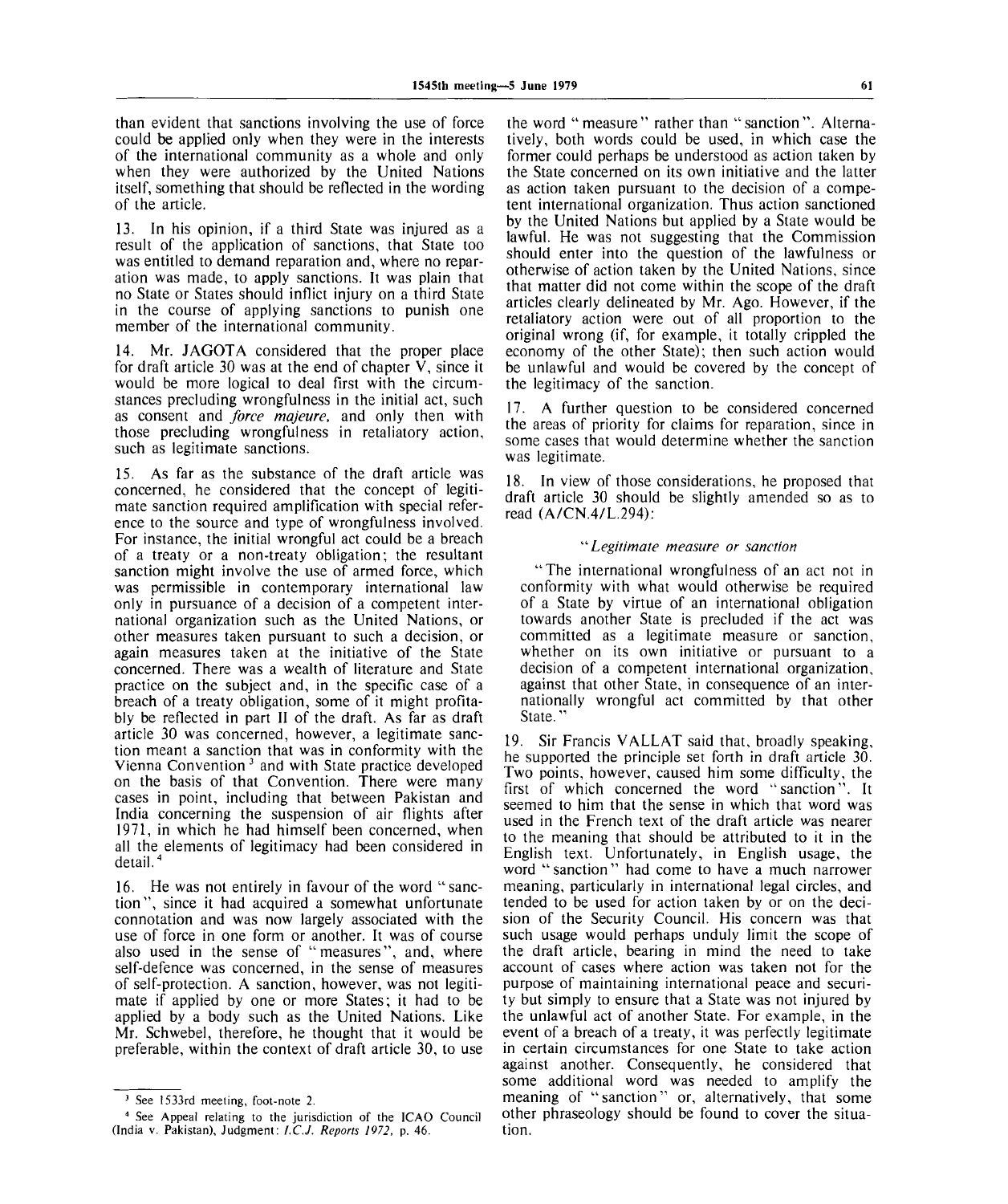20. Secondly, he had some doubts about the advisability of limiting the draft article to the consequences " of an internationally wrongful act committed by that other State". In his view, provision should be made at some point, and preferably within the context of the draft article, for the preventive measures that might be taken by or under the authority of the Security Council and that would necessarily precede the illegal act in question. In that connexion, he recalled that the measures required by the Security Council in the case of Rhodesia had been based on the provisions of Articles 39 *et seq.* of the Charter, pertaining to prevention of a breach of the peace, and that resolution 217 (1965) had in fact stated that the situation in Rhodesia involved a threat to peace. Article 40 of the Charter, moreover, provided that, before making the recommendations or deciding upon the measures provided for in Article 39, the Security Council could call upon the parties concerned to comply with provisional measures. Such provisional measures could involve, for example, a breach of a treaty requiring the supply of arms. Article 41 then vested in the Security Council the power to decide what measures not involving the use of armed force were to be employed to give effect to its decisions. In the light of those provisions, it seemed quite clear that it was the Security Council's practice to take decisions before a breach of the peace actually occurred. Possibly Mr. Ago could consider that point and offer some solution.

21. Mr. VEROSTA said that draft article 30 should be retained, but not necessarily in its present place in chapter V. Again, if the word "sanction" was to be retained, it would be preferable to speak in the French version of legitimate "application" rather than "exercise" of a sanction. He thought that Mr. Ushakov's proposal (1544th meeting, para. 28) was very interesting, but he was not in favour of referring to part II of the draft in the actual text of the article.

22. In his opinion, Mr. Jagota's proposal (para. 18 above) had the great merit of covering the two instances in which application of a sanction was legitimate: the case in which the State acted on its own initiative and the case in which it acted pursuant to a decision of a competent international organization.

23. Lastly, he thought that the word "decision", in the text proposed by Mr. Jagota, could be replaced by a more neutral term, for, as Sir Francis Vallat had pointed out, Article 40 of the Charter specified that: " In order to prevent an aggravation of the situation, the Security Council, may, before making the recommendations or deciding upon the measures provided for in Article 39, call upon the parties concerned to comply with such provisional measures as it deems necessary or desirable."

24. Mr. YANKOV, referring to his statement at the previous meeting regarding the distinction to be made between legitimate responsive measures undertaken by the State and sanctions imposed by a decision of an international organization, proposed the following new wording for the title and the text of draft article 30 (A/CN.4/L.295):

#### *"Legitimate responsive measures or application of a sanction*

"The international wrongfulness of an act not in conformity with what would otherwise be required of a State by virtue of an international obligation towards another State is precluded if the act was committed as a legitimate responsive measure under international law or in application of a sanction imposed by a decision of a competent organ of an international organization against that other State, in consequence of an internationally wrongful act committed by that other State."

25. Noting that there appeared to be general agreement in principle, he proposed that the Drafting Committee should be requested to find a suitable wording in the light of the views expressed within the Commission.

26. Mr. SCHWEBEL welcomed the formulations proposed by Mr. Jagota and Mr. Yankov, which merited careful consideration by the Drafting Committee.

27. As to the question of the decisions of a competent international organization, he wondered whether the formulations were belied to some extent by Article 40 of the Charter, concerning the measures that the Security Council might deem necessary or advisable. Admittedly, that Article referred to both recommendations and decisions by the Security Council, and the Security Council could make recommendations in lieu of taking decisions. It had done so even in cases of the application of a sanction involving the use of armed force, as when it had recommended that Members should assist the Republic of Korea (resolution 83(1950)). No decision had been taken by the Council requiring them to do so. There were certain areas in which the General Assembly might take decisions relating to sanctions, for example, in application of Articles 5, 6 and 19 of the Charter, but generally speaking it could do no more than issue recommendations. It should be noted that Article 40 provided that the provisional measures which the Security Council might deem necessary or desirable should be " without prejudice to the rights, claims or position of the parties concerned". The situation that the Commission was considering was precisely one where the rights of the parties concerned would in fact be prejudiced, which was why the Commission was seeking to provide that a State might in certain circumstances act in a manner that would otherwise be in violation of the rights of another State, provided that it did so in pursuance of a measure undertaken by an appropriate international organ or on its own appropriate initiative. Accordingly, it might well be that Article 40 of the Charter was precluded by its own terms from the ambit of the Commission's discussion.

28. Mr. AGO noted that the principle underlying article 30 seemed to have met with general approval and that the members of the Commission had commented essentially on drafting matters or points of detail. He emphasized that it was not the task of the